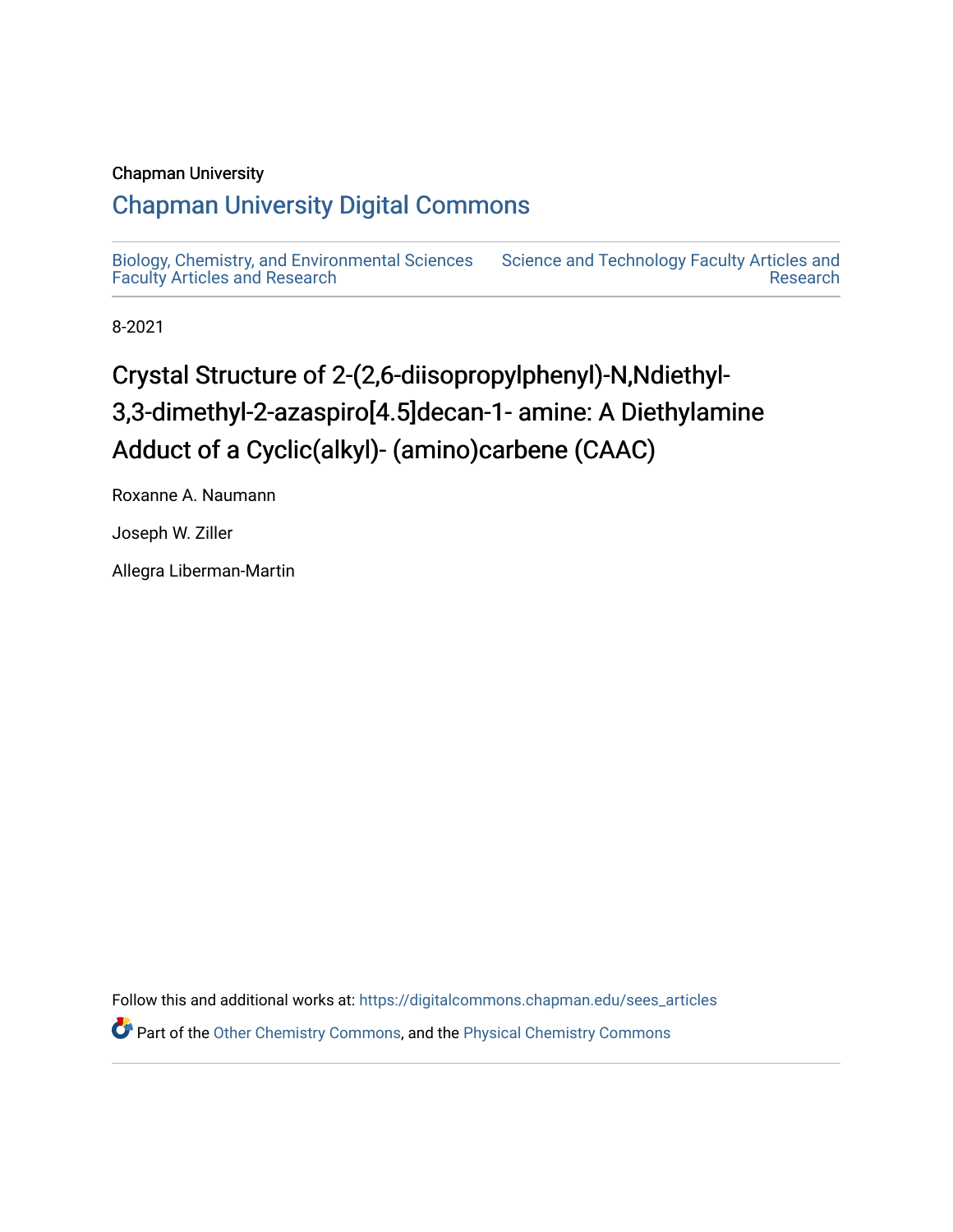## Crystal Structure of 2-(2,6-diisopropylphenyl)-N,Ndiethyl-3,3-dimethyl-2-azaspiro[4.5]decan-1- amine: A Diethylamine Adduct of a Cyclic(alkyl)- (amino)carbene (CAAC)

## **Comments**

This article was originally published in Acta Crystallographica Section E: Crystallographic Communications, volume E77, in 2021. <https://doi.org/10.1107/S2056989021007854>

## Creative Commons License



This work is licensed under a [Creative Commons Attribution 4.0 License](https://creativecommons.org/licenses/by/4.0/).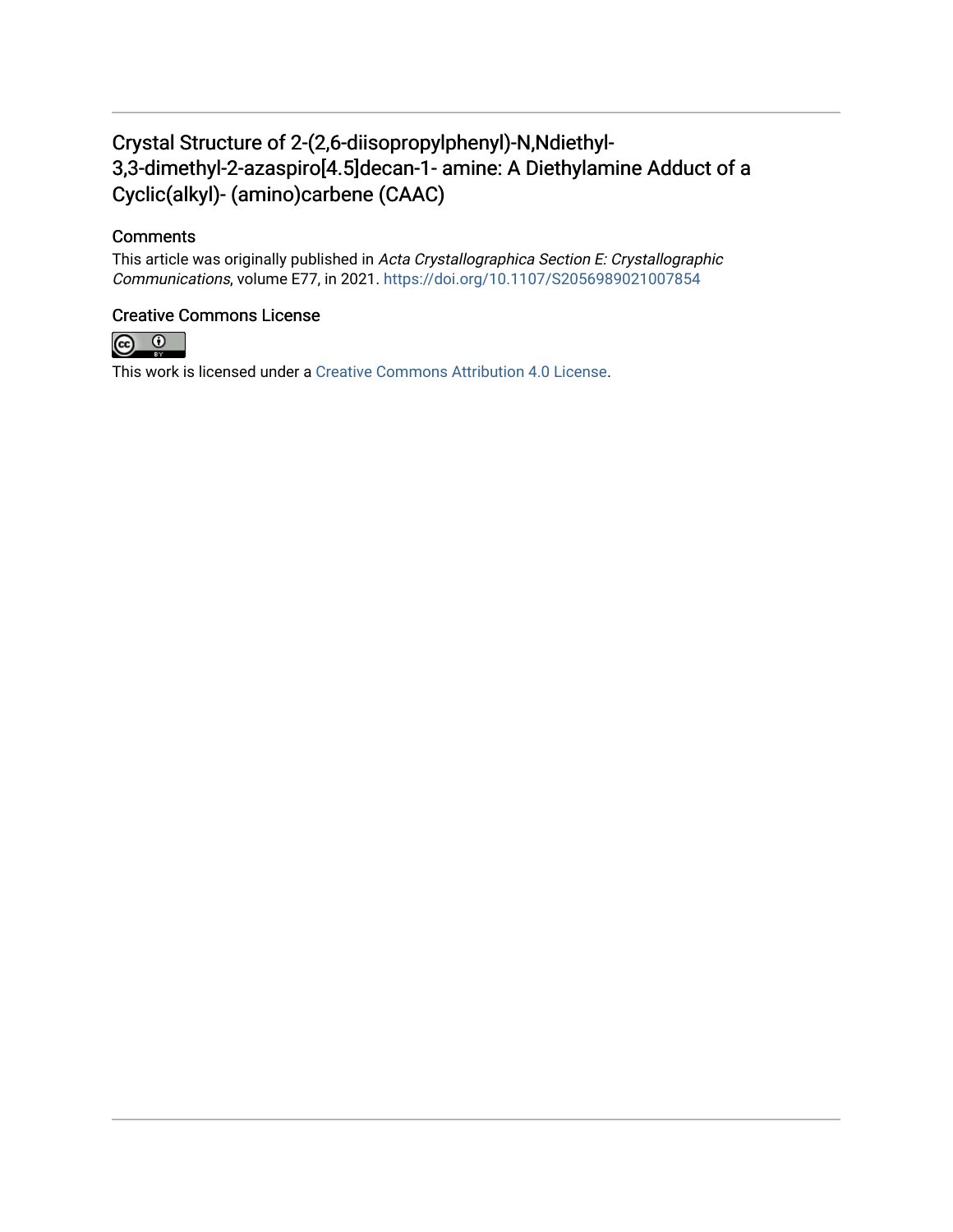

ISSN 2056-9890

Received 28 July 2021 Accepted 30 July 2021

Edited by M. Zeller, Purdue University, USA

Keywords: crystal structure; cyclic(alkyl)(amino)carbene; carbene reactivity; N—H bond activation.

CCDC reference: 2100575

Supporting information: this article has supporting information at journals.iucr.org/e





Crystal structure of 2-(2,6-diisopropylphenyl)-N,Ndiethyl-3,3-dimethyl-2-azaspiro[4.5]decan-1 amine: a diethylamine adduct of a cyclic(alkyl)- (amino)carbene (CAAC)

## Roxanne A. Naumann,<sup>a</sup> Joseph W. Ziller<sup>b</sup> and Allegra L. Liberman-Martin<sup>a\*</sup>

<sup>a</sup>Chemistry and Biochemistry Program, Schmid College of Science and Technology, Chapman University, 1 University Drive, Orange, CA 92866, USA, and <sup>b</sup>Department of Chemistry, University of California, Irvine, Natural Sciences II, Irvine, CA 92697, USA. \*Correspondence e-mail: libermanmartin@chapman.edu

The structure of the title compound,  $C_{27}H_{46}N_2$ , at 93 K has monoclinic  $(P2_1/n)$ symmetry. The title compound was prepared by treatment of 2-(2,6-diisopropylphenyl)-3,3-dimethyl-2-azaspiro[4.5]dec-1-en-2-ium hydrogen dichloride with two equivalents of lithium diethylamide. Characterization of the title compound by single-crystal X-ray diffraction and  ${}^{1}H$  and  ${}^{13}C$  NMR spectroscopy is presented. Formation of the diethylamine adduct of the cyclic(alkyl)(amino) carbene (CAAC) was unexpected, as deprotonation using lithium diisopropylamide results in free CAAC formation.

#### 1. Chemical context

Cyclic (alkyl)(amino)carbenes (CAACs) are a class of singlet carbenes featuring a carbene center flanked by one amino substituent and an alkyl substituent. Compared to N-heterocyclic carbenes (NHCs), CAACs are simultaneously stronger  $\sigma$ -donors and stronger  $\pi$ -acceptors (Melaimi et al., 2017). These properties, along with the distinctive CAAC steric environment imparted by the quaternary carbon adjacent to the carbene center, have enabled the application of CAACs as ligands to stabilize unusual transition-metal (Roy et al., 2016) and main-group compounds (Soleilhavoup & Bertrand, 2015).

As a result of their strong electrophilicity, CAACs are capable of activating strong bonds, including  $H-H$ ,  $N-H$ ,  $P-H$ , Si-H, and B-H bonds (Frey *et al.*, 2007, 2010). Analogous oxidative addition reactivity has also been observed for other classes of electrophilic carbenes, including N,N'-diamidocarbenes (DACs) (Hudnall et al., 2010; Moerdyk et al., 2013; Chase et al., 2014; Lastovickova & Bielawski, 2016). Despite this rich reactivity, these carbene oxidative addition reactions are typically irreversible. However, a recent report demonstrated that a CAAC with a sterically demanding menthol-derived quaternary carbon substituent undergoes N-H and P-H reductive eliminations (Tolentino et al., 2019). This established the reversibility of oxidative addition and reductive elimination reaction at carbon centers, and suggests that CAACs and other electrophilic carbenes may be able to perform catalytic coupling reactions.

In the current work, we report the structure of the title compound 2-(2,6-diisopropylphenyl)-N,N-diethyl-3,3-dimethyl-2-azaspiro[4.5]decan-1-amine, which was prepared by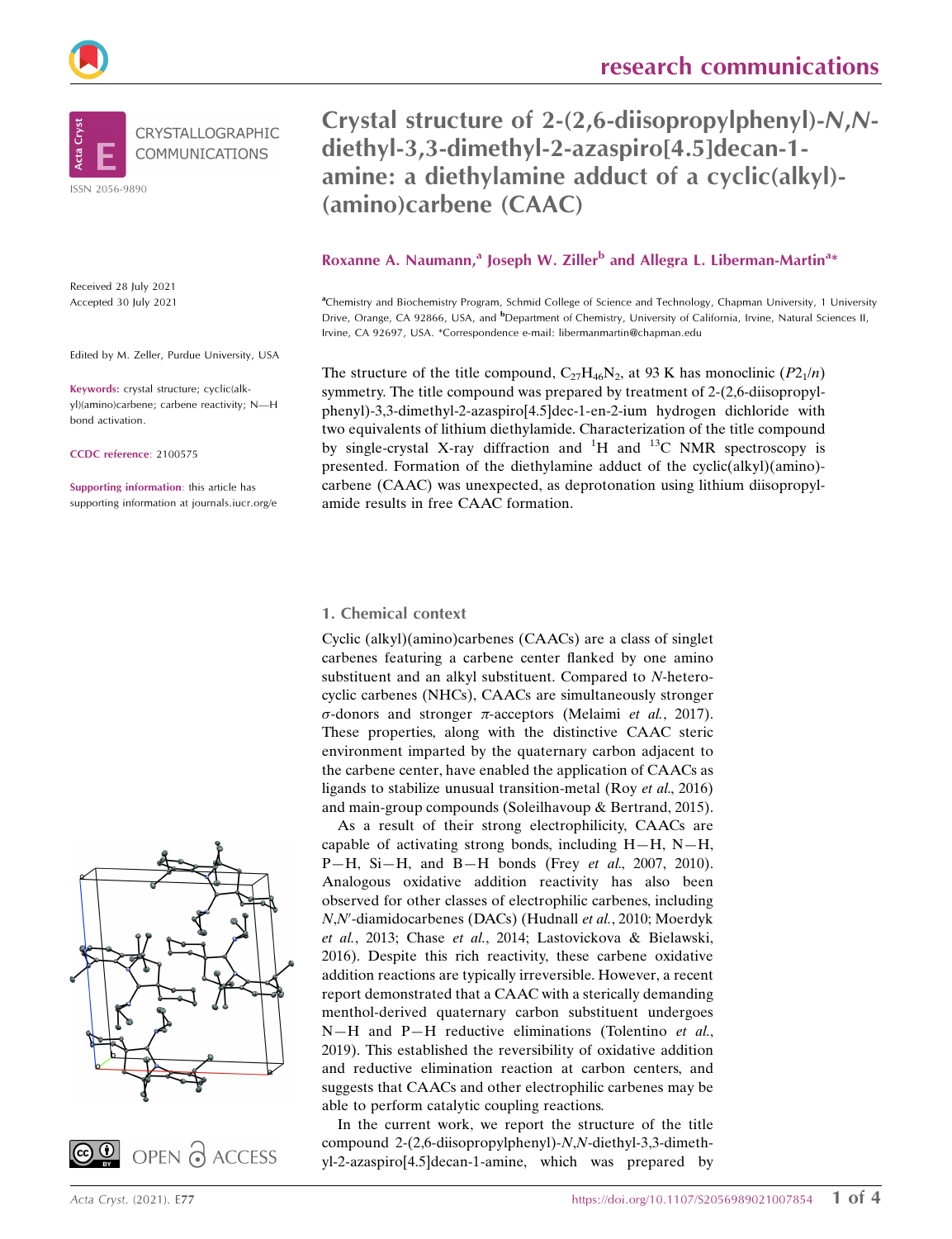## research communications



Figure 1 Synthesis of the title compound.

treatment of 2-(2,6-diisopropylphenyl)-3,3-dimethyl-2-azaspiro[4.5]dec-1-en-2-ium hydrogen dichloride with two equivalents of lithium diethylamide (Fig. 1). Previous syntheses to furnish the corresponding free CAAC carbene have employed the bulkier bases lithium diisopropylamide or potassium bis(trimethylsilyl)amide (Lavallo et al., 2005; Tolentino et al., 2019), indicating that the size of the amine significantly impacts the propensity toward amine addition to the CAAC.



#### 2. Structural commentary

The molecular structure of the title compound is presented in Fig. 2, and selected geometric parameters are summarized in Table 1. As expected, X-ray diffraction analysis confirmed the pyramidalization of the former carbene carbon center (the sum of the  $N1 - C1 - C2$ ,  $N1 - C1 - N2$ , and  $C2 - C1 - N2$ angles is 337.79°), consistent with  $sp^3$  hybridization. The C- $NEt_2$  (C1-N2) bond length [1.4675 (14) Å] is a typical



#### Figure 2

Molecular structure of the title compound. Displacement ellipsoids are drawn at the 50% probability level. H atoms are omitted for clarity.

Table 1 Selected geometric parameters  $(\AA, \degree)$ .

| Bond distances                                              |                |            |
|-------------------------------------------------------------|----------------|------------|
| $C_{\text{carbene}} - NEt_2$                                | $C1 - N2$      | 1.4675(14) |
| $C_{\text{carbene}} - N_{\text{cyclic}}$                    | $C1-N1$        | 1.4794(15) |
| $C_{\text{carbene}} - C_{\text{spiro}}$                     | $C1 - C2$      | 1.5741(16) |
| $N_{\text{cyclic}} - \text{CMe}_2$                          | $N1 - C4$      | 1.4928(15) |
| $C_{\rm spiro}$ – $CH2$                                     | $C2-C3$        | 1.5449(16) |
| $CMe_2 - CH_2$                                              | $C4 - C3$      | 1.5402(16) |
| Bond angles                                                 |                |            |
| $N_{\text{cyclic}} - C_{\text{carbene}} - C_{\text{spiro}}$ | $N1 - C1 - C2$ | 106.30(9)  |
| $N_{\text{cyclic}}-C_{\text{carbene}}-NEt_2$                | $N1 - C1 - N2$ | 116.25(9)  |
| $C_{\text{spiro}}-C_{\text{carbene}}-NEt_2$                 | $C2 - C1 - N2$ | 115.24(9)  |
| $C_{\text{carbene}} - N_{\text{cyclic}} - C_{\text{Dipp}}$  | $C1-N1-C16$    | 117.52(9)  |

distance for a carbon–nitrogen single bond (Allen *et al.*, 1987) and is similar to bond distances observed for previously reported CAAC N–H insertion products (see Database Survey section below).

The cyclohexyl ring (C2, C5–C9) of the title compound adopts a chair conformation. The cyclic nitrogen atom, N1, is distorted from planarity (sum of  $C1-N1-C4$ ,  $C1-N1-C16$ , and  $C4 - N1 - C16$  angles = 351.21°). This differs from the analogous CAAC structure in its free carbene form, in which there is  $\pi$ -donation from nitrogen to stabilize the carbene center (sum of bond angles around nitrogen =  $356.57^{\circ}$ ; Frey et al., 2007). Bond angles for the diethylamino nitrogen atom, N2, are consistent with  $sp^3$  hybridization (sum of C1-N2-C12, C1-N2-C14, and C12-N2-C14 angles =  $343.51^{\circ}$ ).



#### Figure 3

View of the four molecules of the title compound in the unit cell. Displacement ellipsoids are drawn at the 50% probability level. H atoms are omitted for clarity.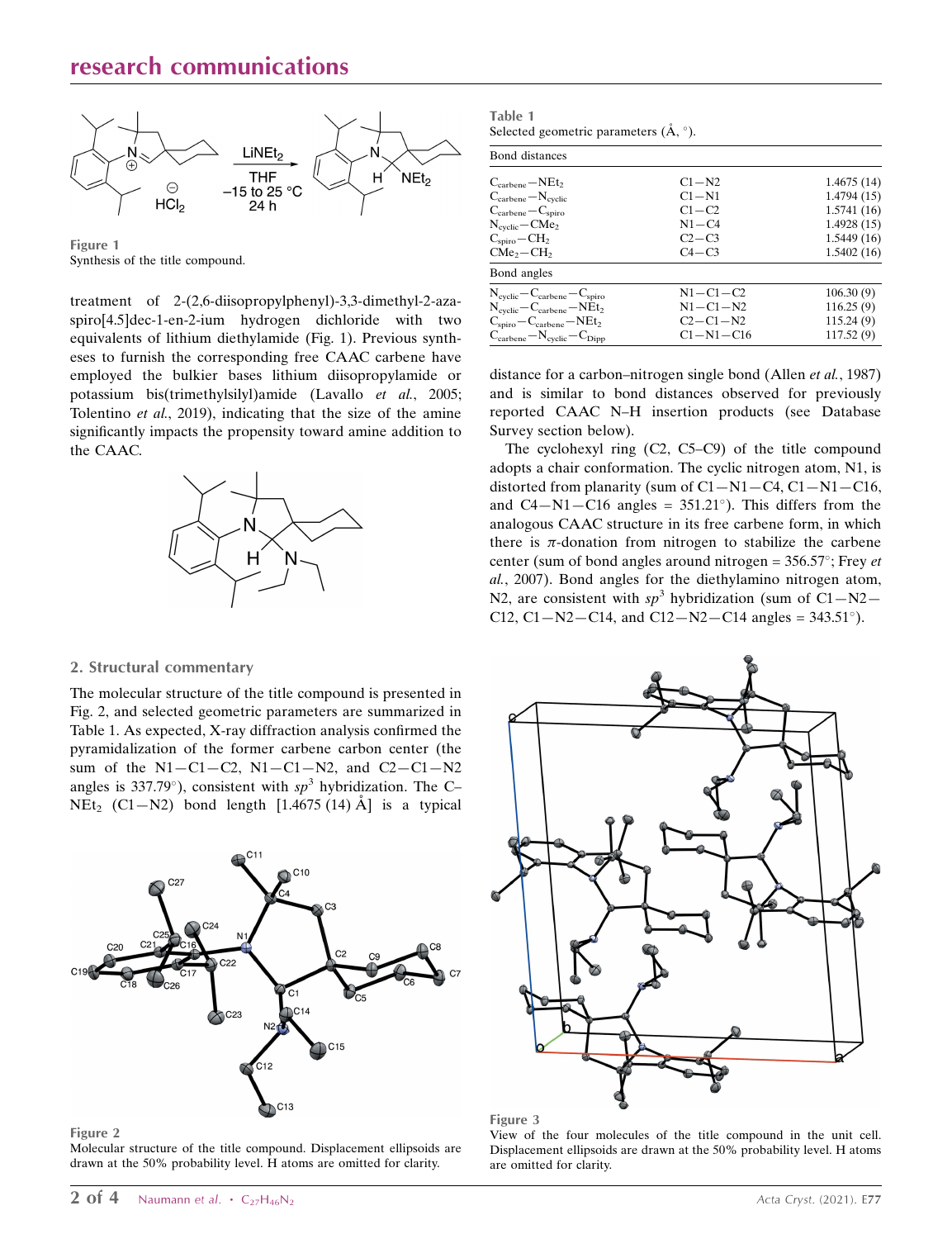



View of short intermolecular distances between neighboring molecules of the title compound. Displacement ellipsoids are drawn at the 50% probability level.

#### 3. Supramolecular features

Four molecules of the title compound are present in the unit cell, as shown in Fig. 3. The methylene group at the 4-position of the cyclohexyl ring is oriented towards the aryl ring of the 2,6-diisopropylphenyl group of the neighboring molecule, with a distance of 2.790  $\AA$  between the aryl ring centroid (C16– C21) and the nearest methylene hydrogen atom (H7B). The molecules are oriented such that the 3-position of the cyclohexyl ring of one molecule is adjacent to a methyl group at the gem-dimethyl position of a neighboring molecule, with a distance of 2.387 A between nearest hydrogen atoms (H8B  $\cdots$ ) H10B) (Fig. 4).

#### 4. Database survey

A survey of the Cambridge Structural Database (2020 Version, ConQuest 2.0.5; Groom et al., 2016) was performed to identify structures of related free CAAC and CAAC amine addition compounds. The crystal structure for the corresponding CAAC free carbene has been reported (CSD refcode GIDWAS; Frey et al., 2007). Crystal structures have also been reported for CAAC N—H bond-activation products involving ammonia (CSD refcode GIDWEW; Frey et al., 2007), diphenylamine (CSD refcodes GOMGEX and GOMGUN; Tolentino et al., 2019), imidazole (CSD refcode RARHOK; Paul & Radius, 2017), benzimidazole (CSD refcode RARHUQ; Paul & Radius, 2017), 2-phenylbenzimidazole (CSD refcode HOKTAF; Kieser et al., 2019), and carbazole (CSD refcode HOKOS; Kieser et al., 2019).

#### 5. Synthesis and crystallization

The synthesis of 2-(2,6-diisopropylphenyl)-N,N-diethyl-3,3 dimethyl-2-azaspiro[4.5]decan-1-amine is summarized in Fig. 1. All solvents were dried by passage through solvent purification columns (JC Meyer) and stored over activated 3 Å molecular sieves. Lithium diethylamide (Sigma–Aldrich) and 2-(2,6-diisopropylphenyl)-3,3-dimethyl-2-azaspiro[4.5] dec-1-en-2-ium hydrogen dichloride (TCI America) were used as received. Celite (Aldrich) was dried under vacuum at 473 K for 48 h before use. The  ${}^{1}H$  and  ${}^{13}C$  NMR spectra were recorded on a Bruker AVANCE III 400 MHz NMR spectrometer at 298 K. The <sup>1</sup>H NMR spectrum was calibrated internally to resonances for the residual proteo solvent relative to tetramethylsilane. The  $^{13}$ C NMR spectrum was calibrated to the solvent resonance relative to tetramethylsilane. Spectra were analyzed using MestReNova Ver. 14.2.0 software.

In a nitrogen-atmosphere glovebox, a cold (258 K) solution of lithium diethylamide (99 mg, 1.3 mmol) in 8 mL of THF was added dropwise to a stirred cold (258 K) suspension of 2-(2,6 diisopropylphenyl)-3,3-dimethyl-2-azaspiro[4.5]dec-1-en-2 ium hydrogen dichloride (250 mg, 0.63 mmol) in 5 mL of THF. The orange solution was slowly warmed to room temperature. After 24 h, volatiles were removed in vacuo to afford a pale orange solid. After extraction with pentane  $(2 \times 20 \text{ mL})$  and filtration through Celite on a fritted funnel, evaporation of volatiles in vacuo afforded a pale orange solid. Single crystals suitable for X-ray analysis were grown by slow evaporation of a pentane solution of the crude product at 258 K, which led to the formation of colorless block-like crystals of the title compound  $(115 \text{ mg}, 46\% \text{ yield}).$ 

<sup>1</sup>H NMR (400 MHz, benzene- $d_6$ , 198 K):  $\delta$  = 7.04–7.13 (*m*, 3H, H<sub>Ar</sub>), 4.46 (s, 1H, CAAC CH), 3.98 (sept, 1H, CH(CH<sub>3</sub>)<sub>2</sub>,  $J = 6.9$  Hz), 3.17 (sept, 1H, CH(CH<sub>3</sub>)<sub>2</sub>,  $J = 6.9$  Hz), 2.54 (br s, 4H), 2.15 (d, 1H,  $J = 13.7$  Hz, diastereotopic CH<sub>2</sub>), 1.97 (d, 1H,  $J = 12.7$  Hz, diastereotopic CH<sub>2</sub>), 1.49–1.87 (m, 10H), 1.47 (s, 2H), 1.30–1.39 (m, 6H, CH(CH<sub>3</sub>)<sub>2</sub>), 1.21 (m, 6H, CH(CH<sub>3</sub>)<sub>2</sub>), 0.80–1.06 (br m, 6H), 0.95 (s, 3H), 0.86 (t, 2H,  $J = 7.1$  Hz).<br><sup>13</sup>C NMR (101 MHz, benzene- $d_6$ , 298 K):  $\delta = 151.02$  (aryl  $C_{\text{quat}}$ ), 148.36 (aryl  $C_{\text{quat}}$ ), 144.33 (aryl  $C_{\text{quat}}$ ), 126.58(aryl CH), 125.81 (aryl CH), 124.64 (aryl CH), 97.44 [CH(NEt<sub>2</sub>)], 61.30  $(C_{\text{quat}})$ , 51.57 (CH<sub>2</sub>), 45.73 ( $C_{\text{quat}}$ ), 41.26 (CH<sub>2</sub>), 32.99 (CH<sub>3</sub>), 32.77 (CH<sub>2</sub>), 29.15 (CH<sub>3</sub>), 28.96 [CH(CH<sub>3</sub>)<sub>2</sub>], 27.45  $[CH(CH<sub>3</sub>)<sub>2</sub>]$ , 26.98 (CH<sub>3</sub>), 26.61 (CH<sub>2</sub>), 25.58 (CH<sub>3</sub>), 25.05  $(CH_3)$ , 25.03 (CH<sub>2</sub>), 24.86 (CH<sub>3</sub>), 23.71 (CH<sub>2</sub>).

#### 6. Refinement

Crystal data, data collection and structure refinement details are summarized in Table 2. Hydrogen atoms were included using a riding model, with C-H = 0.95-1.00 Å and  $U_{iso}(H)$  =  $1.2U_{eq}(C)$  or  $1.5U_{eq}(C$ -methyl).

#### Acknowledgements

We are grateful to the UCI Department of Chemistry, X-ray Crystallography Facility, for use of the Bruker SMART APEXII diffractometer.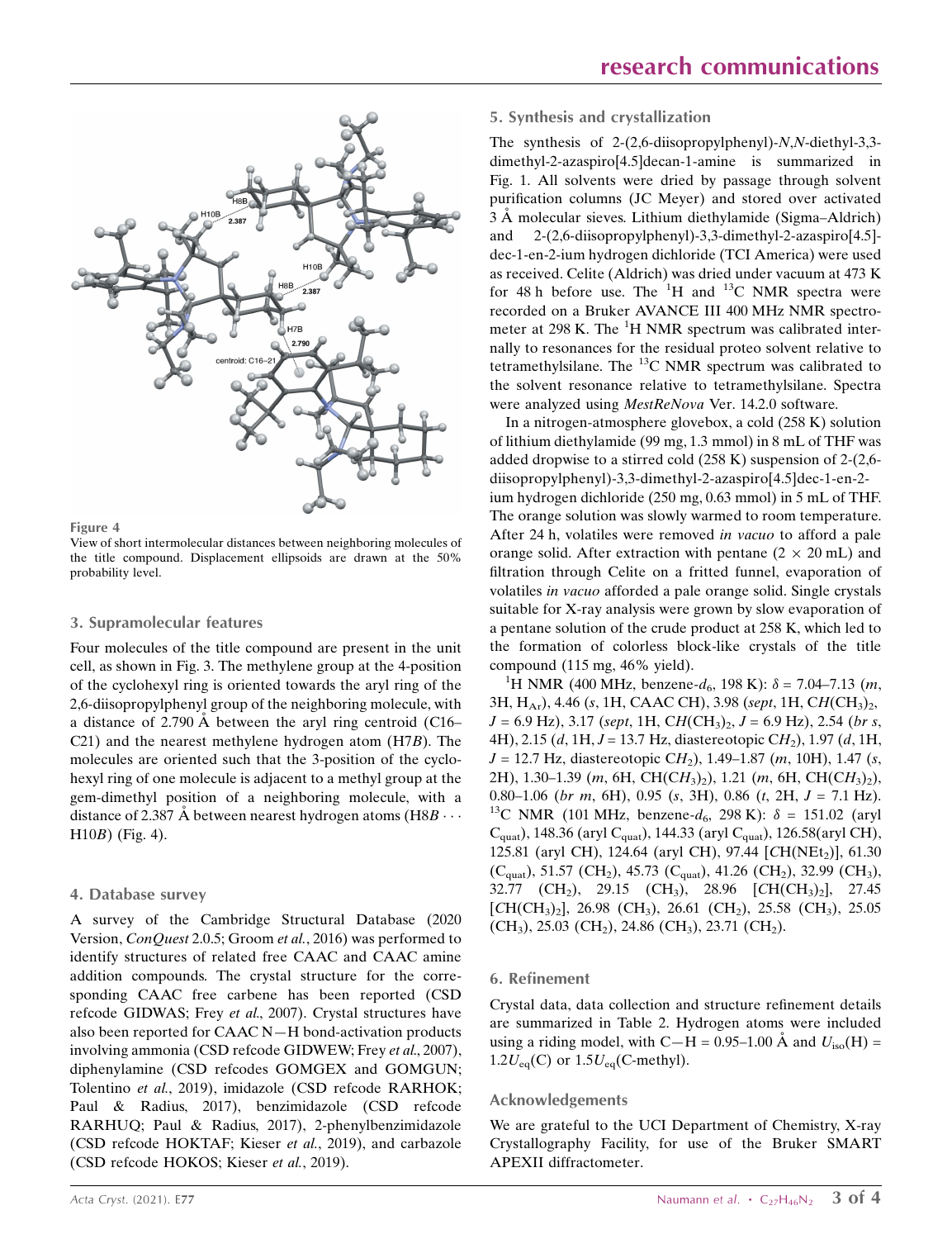# research communications

Table 2 Experimental details.

| Crystal data                                                               |                                      |
|----------------------------------------------------------------------------|--------------------------------------|
| Chemical formula                                                           | $C_{27}H_{46}N_2$                    |
| $M_{\rm r}$                                                                | 398.66                               |
| Crystal system, space group                                                | Monoclinic, $P2_1/n$                 |
| Temperature $(K)$                                                          | 93                                   |
| $a, b, c (\AA)$                                                            | 12.3319 (11), 14.4082 (13),          |
|                                                                            | 13.6155 (12)                         |
| $\begin{array}{c} \beta \binom{\circ}{1} \\ V (A^3) \end{array}$           | 96.4589 (16)                         |
|                                                                            | 2403.9 (4)                           |
| Z                                                                          | 4                                    |
| Radiation type                                                             | Mo $K\alpha$                         |
| $\mu$ (mm <sup>-1</sup> )                                                  | 0.06                                 |
| Crystal size (mm)                                                          | $0.25 \times 0.25 \times 0.19$       |
| Data collection                                                            |                                      |
| Diffractometer                                                             | Bruker SMART APEXII CCD              |
| Absorption correction                                                      | Multi-scan (SADABS; Bruker,<br>2014) |
| $T_{\min}, T_{\max}$                                                       | 0.823, 0.862                         |
| No. of measured, independent and                                           | 57200, 6744, 5087                    |
| observed $[I > 2\sigma(I)]$ reflections                                    |                                      |
| $R_{\rm int}$                                                              | 0.069                                |
| $(\sin \theta/\lambda)_{\text{max}} (\AA^{-1})$                            | 0.694                                |
| Refinement                                                                 |                                      |
| $R[F^2 > 2\sigma(F^2)], wR(F^2), S$                                        | 0.048, 0.121, 1.02                   |
| No. of reflections                                                         | 6744                                 |
| No. of parameters                                                          | 270                                  |
| H-atom treatment                                                           | H-atom parameters constrained        |
| $\Delta\rho_{\text{max}}$ , $\Delta\rho_{\text{min}}$ (e Å <sup>-3</sup> ) | $0.38, -0.25$                        |
|                                                                            |                                      |

Computer programs: APEX2 and SAINT (Bruker, 2014), SHELXT2014/4 (Sheldrick, 2015a), SHELXL2014/7 (Sheldrick, 2015b), and SHELXTL (Sheldrick, 2008).

### Funding information

Funding for this research was provided by: Chapman University.

#### References

| Allen, F. H., Kennard, O., Watson, D. G., Brammer, L., Orpen, A. G.                                      |
|----------------------------------------------------------------------------------------------------------|
| & Taylor, R. (1987). J. Chem. Soc. Perkin Trans. 2, S1-S19.                                              |
| Bruker (2014). APEX2, SAINT, and SADABS. Bruker AXS Inc.,                                                |
| Madison, Wisconsin, USA.                                                                                 |
| Chase, D. T., Moerdyk, J. P. & Bielawski, C. W. (2014). Org. Lett. 16,                                   |
| 812-815.                                                                                                 |
| Frey, G. D., Lavallo, V., Donnadieu, B., Schoeller, W. W. & Bertrand,                                    |
| G. (2007). Science, 316, 439–441.                                                                        |
| Frey, G. D., Masuda, J. D., Donnadieu, B. & Bertrand, G. (2010).<br>Angew. Chem. Int. Ed. 49, 9444-9447. |
| Groom, C. R., Bruno, I. J., Lightfoot, M. P. & Ward, S. C. (2016). Acta                                  |
| Cryst. B72, 171-179.                                                                                     |
| Hudnall, T. W., Moerdyk, J. P. & Bielawski, C. W. (2010). Chem.                                          |
| Commun. 46, 4288-4290.                                                                                   |
| Kieser, J. M., Kinney, Z. J., Gaffen, J. R., Evariste, S., Harrison, A. M.,                              |
| Rheingold, A. L. & Protasiewicz, J. D. (2019). J. Am. Chem. Soc.                                         |
| 141, 12055–12063.                                                                                        |
| Lastovickova, D. N. & Bielawski, C. W. (2016). Organometallics, 35,                                      |
| 706-712.                                                                                                 |
| Lavallo, V., Canac, Y., Präsang, C., Donnadieu, B. & Bertrand, G.                                        |
| (2005). Angew. Chem. Int. Ed. 44, 5705–5709.                                                             |
| Melaimi, M., Jazzar, R., Soleilhavoup, M. & Bertrand, G. (2017).                                         |
| Angew. Chem. Int. Ed. 56, 10046-10068.                                                                   |
| Moerdyk, J. P., Blake, G. A., Chase, D. T. & Bielawski, C. W. (2013). J.                                 |
| Am. Chem. Soc. 135, 18798-18801.                                                                         |
| Paul, U. S. D. & Radius, U. (2017). Chem. Eur. J. 23, 3993–4009.                                         |
| Roy, S., Mondal, K. C. & Roesky, H. W. (2016). Acc. Chem. Res. 49,                                       |
| 357-369.                                                                                                 |
| Sheldrick, G. M. (2008). Acta Cryst. A64, 112-122.                                                       |
| Sheldrick, G. M. (2015a). Acta Cryst. A71, 3-8.                                                          |
| $Choldualc$ $CHM$ $(2015k)$ Anto $C$ and $CH1$ 2.8                                                       |

- [Sheldrick, G. M. \(2015](http://scripts.iucr.org/cgi-bin/cr.cgi?rm=pdfbb&cnor=zl5021&bbid=BB18)b). Acta Cryst. C71, 3–8.
- [Soleilhavoup, M. & Bertrand, G. \(2015\).](http://scripts.iucr.org/cgi-bin/cr.cgi?rm=pdfbb&cnor=zl5021&bbid=BB19) Acc. Chem. Res. 48, 256– [266.](http://scripts.iucr.org/cgi-bin/cr.cgi?rm=pdfbb&cnor=zl5021&bbid=BB19)
- [Tolentino, D. R., Neale, S. E., Isaac, C. J., Macgregor, S. A.,](http://scripts.iucr.org/cgi-bin/cr.cgi?rm=pdfbb&cnor=zl5021&bbid=BB20) [Whittlesey, M. K., Jazzar, R. & Bertrand, G. \(2019\).](http://scripts.iucr.org/cgi-bin/cr.cgi?rm=pdfbb&cnor=zl5021&bbid=BB20) J. Am. Chem. Soc. **141**, 9823-9826.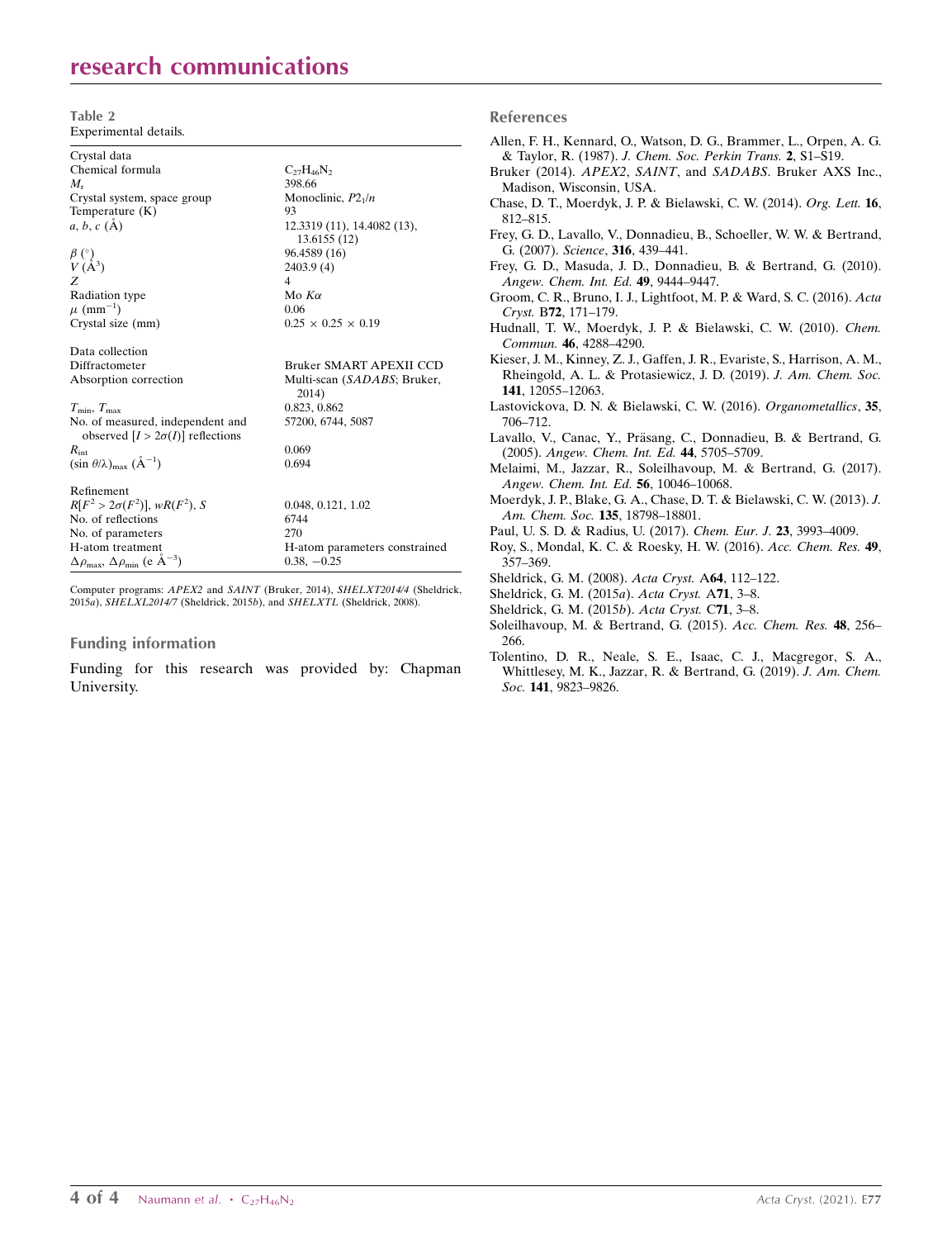# **supporting information**

*Acta Cryst.* (2021). E**77** [https://doi.org/10.1107/S2056989021007854]

**Crystal structure of 2-(2,6-diisopropylphenyl)-***N***,***N***-diethyl-3,3-dimethyl-2-azaspiro[4.5]decan-1-amine: a diethylamine adduct of a cyclic(alkyl)(amino) carbene (CAAC)**

## **Roxanne A. Naumann, Joseph W. Ziller and Allegra L. Liberman-Martin**

## **Computing details**

Data collection: *APEX2* (Bruker, 2014); cell refinement: *SAINT* (Bruker, 2014); data reduction: *SAINT* (Bruker, 2014); program(s) used to solve structure: *SHELXT2014/4* (Sheldrick, 2015a); program(s) used to refine structure: *SHELXL2014/7* (Sheldrick, 2015b); molecular graphics: *SHELXTL* (Sheldrick, 2008); software used to prepare material for publication: *SHELXTL* (Sheldrick, 2008).

**2-(2,6-Diisopropylphenyl)-***N***,***N***-diethyl-3,3-dimethyl-2-azaspiro[4.5]decan-1-amine** 

*Crystal data*

 $C_{27}H_{46}N_2$  $M_r$  = 398.66 Monoclinic,  $P2_1/n$  $a = 12.3319(11)$  Å  $b = 14.4082(13)$  Å  $c = 13.6155$  (12) Å  $\beta$  = 96.4589 (16)<sup>o</sup>  $V = 2403.9$  (4) Å<sup>3</sup>  $Z = 4$ 

*Data collection*

Bruker SMART APEXII CCD diffractometer Radiation source: fine-focus sealed tube *φ* and *ω* scans Absorption correction: multi-scan (SADABS; Bruker, 2014)  $T_{\text{min}} = 0.823$ ,  $T_{\text{max}} = 0.862$ 57200 measured reflections

## *Refinement*

Refinement on *F*<sup>2</sup> Least-squares matrix: full  $R[F^2 > 2\sigma(F^2)] = 0.048$  $wR(F^2) = 0.121$  $S = 1.02$ 6744 reflections 270 parameters 0 restraints

 $F(000) = 888$  $D_x = 1.102$  Mg m<sup>-3</sup> Mo *Kα* radiation,  $\lambda = 0.71073$  Å Cell parameters from 9991 reflections  $\theta$  = 2.2–30.5°  $\mu$  = 0.06 mm<sup>-1</sup> *T* = 93 K Irregular, colorless  $0.25 \times 0.25 \times 0.19$  mm

6744 independent reflections 5087 reflections with  $I > 2\sigma(I)$  $R_{\text{int}} = 0.069$  $\theta_{\text{max}} = 29.6^{\circ}, \theta_{\text{min}} = 2.1^{\circ}$  $h = -17 \rightarrow 17$  $k = -20 \rightarrow 20$  $l = -18 \rightarrow 18$ 

Primary atom site location: structure-invariant direct methods Secondary atom site location: difference Fourier man Hydrogen site location: inferred from neighbouring sites H-atom parameters constrained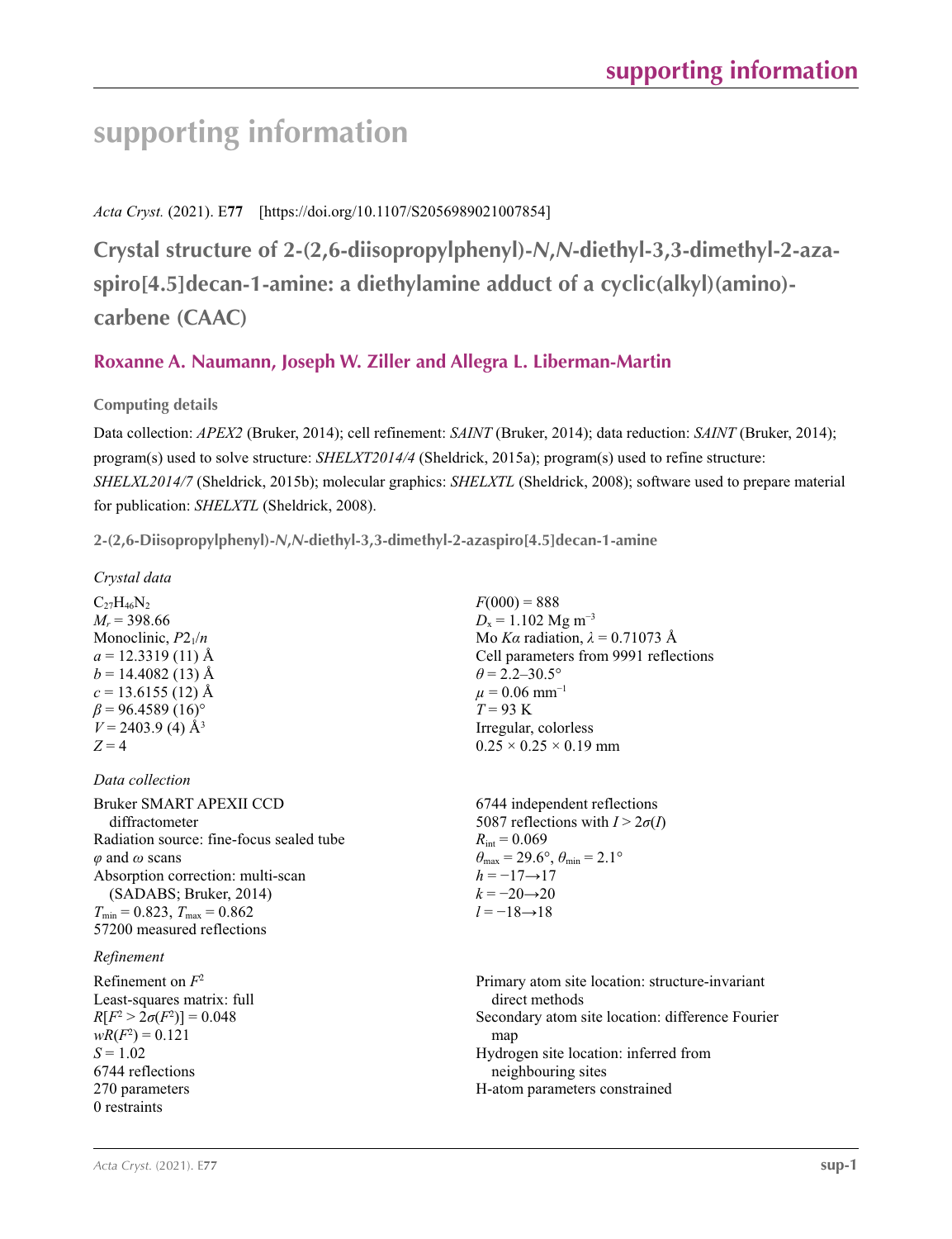$w = 1/[\sigma^2(F_o^2) + (0.0481P)^2 + 1.1815P]$ where  $P = (F_o^2 + 2F_c^2)/3$  $(\Delta/\sigma)_{\text{max}}$  < 0.001

$$
\Delta \rho_{\text{max}} = 0.38 \text{ e } \text{\AA}^{-3}
$$
  
\n $\Delta \rho_{\text{min}} = -0.25 \text{ e } \text{\AA}^{-3}$ 

### *Special details*

**Geometry**. All esds (except the esd in the dihedral angle between two l.s. planes) are estimated using the full covariance matrix. The cell esds are taken into account individually in the estimation of esds in distances, angles and torsion angles; correlations between esds in cell parameters are only used when they are defined by crystal symmetry. An approximate (isotropic) treatment of cell esds is used for estimating esds involving l.s. planes.

**Refinement**. A colorless crystal of approximate dimensions 0.191 x 0.248 x 0.250 mm was mounted in a cryoloop and transferred to a Bruker SMART APEX II diffractometer. The APEX2 program package was used to determine the unitcell parameters and for data collection (25 sec/frame scan time). The raw frame data was processed using SAINT and SADABS to yield the reflection data file. Subsequent calculations were carried out using the SHELXTL program package. The diffraction symmetry was 2/m and the systematic absences were consistent with the monoclinic space group P21/n that was later determined to be correct.

The structure was solved by direct methods and refined on F2 by full-matrix least-squares techniques. The analytical scattering factors for neutral atoms were used throughout the analysis. Hydrogen atoms were included using a riding model.

Least-squares analysis yielded wR2 = 0.1207 and Goof = 1.018 for 270 variables refined against 6744 data (0.72), R1 = 0.0482 for those 5087 data with  $I > 2.0$ sigma(I).

*Fractional atomic coordinates and isotropic or equivalent isotropic displacement parameters (Å2 )*

|                  | $\boldsymbol{\chi}$ | $\mathcal Y$ | $\boldsymbol{Z}$ | $U_{\rm iso}*/U_{\rm eq}$ |
|------------------|---------------------|--------------|------------------|---------------------------|
| N1               | 0.21509(8)          | 0.23294(7)   | 0.51919(7)       | 0.0098(2)                 |
| N2               | 0.19958(8)          | 0.23854(7)   | 0.33444(7)       | 0.0116(2)                 |
| C1               | 0.26502(9)          | 0.25804(8)   | 0.42898(8)       | 0.0098(2)                 |
| H1A              | 0.2755              | 0.3269       | 0.4316           | $0.012*$                  |
| C <sub>2</sub>   | 0.38287(9)          | 0.21455(8)   | 0.44118(8)       | 0.0100(2)                 |
| C <sub>3</sub>   | 0.40228(9)          | 0.19144(8)   | 0.55256(8)       | 0.0116(2)                 |
| H <sub>3</sub> A | 0.4473              | 0.1347       | 0.5633           | $0.014*$                  |
| H3B              | 0.4410              | 0.2432       | 0.5892           | $0.014*$                  |
| C4               | 0.28990(9)          | 0.17623(8)   | 0.58916(9)       | 0.0112(2)                 |
| C <sub>5</sub>   | 0.46257(10)         | 0.28977(8)   | 0.41182(9)       | 0.0127(2)                 |
| H <sub>5</sub> A | 0.4390              | 0.3100       | 0.3433           | $0.015*$                  |
| H5B              | 0.4585              | 0.3442       | 0.4556           | $0.015*$                  |
| C6               | 0.58148(10)         | 0.25689(9)   | 0.41836(9)       | 0.0149(2)                 |
| H <sub>6</sub> A | 0.6277              | 0.3075       | 0.3970           | $0.018*$                  |
| H6B              | 0.6078              | 0.2413       | 0.4878           | $0.018*$                  |
| C7               | 0.59148(10)         | 0.17188(9)   | 0.35313(9)       | 0.0149(2)                 |
| H <sub>7</sub> A | 0.6677              | 0.1492       | 0.3614           | $0.018*$                  |
| H7B              | 0.5725              | 0.1890       | 0.2829           | $0.018*$                  |
| C8               | 0.51526(10)         | 0.09514(9)   | 0.38112(9)       | 0.0140(2)                 |
| H <sub>8</sub> A | 0.5397              | 0.0735       | 0.4490           | $0.017*$                  |
| H8B              | 0.5193              | 0.0419       | 0.3357           | $0.017*$                  |
| C9               | 0.39694(9)          | 0.12857(8)   | 0.37605(9)       | 0.0122(2)                 |
| H <sub>9</sub> A | 0.3512              | 0.0775       | 0.3973           | $0.015*$                  |
| H9B              | 0.3703              | 0.1438       | 0.3066           | $0.015*$                  |
| C10              | 0.25722(10)         | 0.07300(8)   | 0.58361(9)       | 0.0144(2)                 |
| H10A             | 0.1848              | 0.0655       | 0.6058           | $0.022*$                  |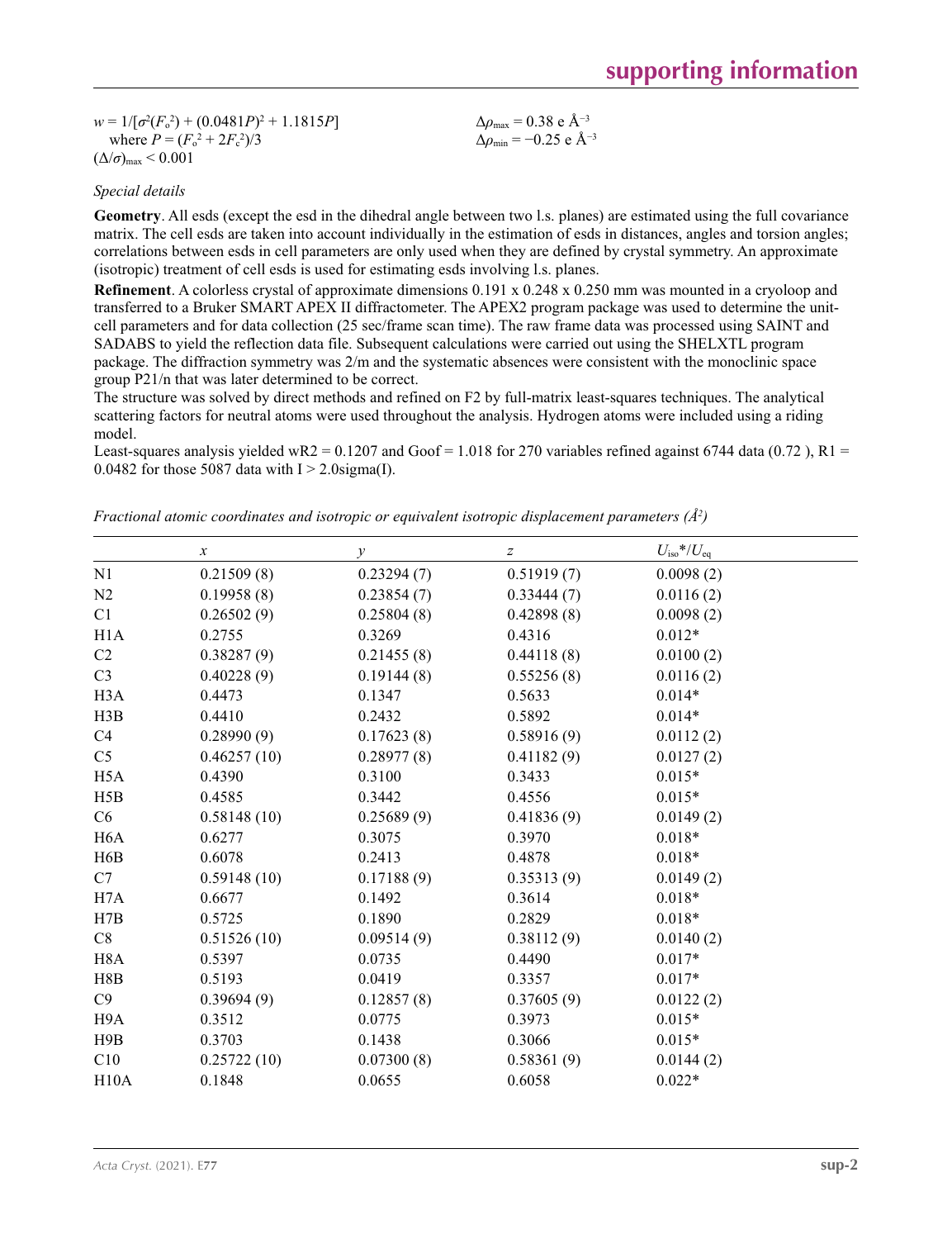| H10B              | 0.3107         | 0.0366      | 0.6262      | $0.022*$  |
|-------------------|----------------|-------------|-------------|-----------|
| H10C              | 0.2554         | 0.0512      | 0.5152      | $0.022*$  |
| C11               | 0.29103(10)    | 0.20714(9)  | 0.69696(9)  | 0.0141(2) |
| H11A              | 0.3137         | 0.2723      | 0.7032      | $0.021*$  |
| H11B              | 0.3424         | 0.1685      | 0.7392      | $0.021*$  |
| H <sub>11</sub> C | 0.2177         | 0.2004      | 0.7174      | $0.021*$  |
| C12               | 0.12797(10)    | 0.31610(9)  | 0.29816(9)  | 0.0152(3) |
| H12A              | 0.1066         | 0.3513      | 0.3554      | $0.018*$  |
| H12B              | 0.0607         | 0.2908      | 0.2612      | $0.018*$  |
| C13               | 0.18274(12)    | 0.38151(10) | 0.23150(11) | 0.0228(3) |
| H <sub>13</sub> A | 0.1331         | 0.4328      | 0.2110      | $0.034*$  |
| H13B              | 0.2006         | 0.3477      | 0.1730      | $0.034*$  |
| H <sub>13</sub> C | 0.2498         | 0.4062      | 0.2675      | $0.034*$  |
| C14               | 0.14360(10)    | 0.14878(9)  | 0.32281(9)  | 0.0142(2) |
| H <sub>14</sub> A | 0.0682         | 0.1555      | 0.3404      | $0.017*$  |
| H14B              | 0.1821         | 0.1031      | 0.3686      | $0.017*$  |
| C15               | 0.13992(11)    | 0.11302(10) | 0.21688(9)  | 0.0196(3) |
|                   |                |             | 0.2114      | $0.029*$  |
| H <sub>15</sub> A | 0.1024         | 0.0530      |             |           |
| H15B              | 0.2145         | 0.1056      | 0.1997      | $0.029*$  |
| H15C              | 0.1005         | 0.1575      | 0.1716      | $0.029*$  |
| C16               | 0.13925(9)     | 0.29785(8)  | 0.55420(8)  | 0.0101(2) |
| C17               | 0.16954(10)    | 0.39033(8)  | 0.58137(8)  | 0.0118(2) |
| C18               | 0.08998(10)    | 0.45134(9)  | 0.60845(9)  | 0.0150(2) |
| <b>H18A</b>       | 0.1097         | 0.5136      | 0.6250      | $0.018*$  |
| C19               | $-0.01697(10)$ | 0.42321(9)  | 0.61176(9)  | 0.0167(3) |
| H <sub>19</sub> A | $-0.0700$      | 0.4659      | 0.6298      | $0.020*$  |
| C20               | $-0.04562(10)$ | 0.33259(9)  | 0.58858(9)  | 0.0153(3) |
| H20A              | $-0.1185$      | 0.3129      | 0.5927      | $0.018*$  |
| C21               | 0.03019(10)    | 0.26912(8)  | 0.55924(8)  | 0.0117(2) |
| C22               | 0.28572(10)    | 0.42758(8)  | 0.58449(9)  | 0.0124(2) |
| H22A              | 0.3346         | 0.3746      | 0.5717      | $0.015*$  |
| C <sub>23</sub>   | 0.29540(11)    | 0.50154(9)  | 0.50440(9)  | 0.0173(3) |
| H <sub>23</sub> A | 0.2704         | 0.4754      | 0.4393      | $0.026*$  |
| H23B              | 0.3717         | 0.5210      | 0.5060      | $0.026*$  |
| H23C              | 0.2503         | 0.5553      | 0.5169      | $0.026*$  |
| C <sub>24</sub>   | 0.32675(11)    | 0.46913(10) | 0.68579(10) | 0.0192(3) |
| H <sub>24</sub> A | 0.3178         | 0.4235      | 0.7377      | $0.029*$  |
| H24B              | 0.2845         | 0.5250      | 0.6970      | $0.029*$  |
| H24C              | 0.4041         | 0.4854      | 0.6873      | $0.029*$  |
| C <sub>25</sub>   | $-0.00794(10)$ | 0.17054(9)  | 0.53442(9)  | 0.0134(2) |
| H25A              | 0.0520         | 0.1375      | 0.5050      | $0.016*$  |
| C <sub>26</sub>   | $-0.10981(11)$ | 0.16883(10) | 0.45862(10) | 0.0213(3) |
| H26A              | $-0.0967$      | 0.2062      | 0.4010      | $0.032*$  |
| H26B              | $-0.1720$      | 0.1944      | 0.4886      | $0.032*$  |
| H26C              | $-0.1259$      | 0.1047      | 0.4378      | $0.032*$  |
| C27               | $-0.03084(11)$ | 0.11760(10) | 0.62790(10) | 0.0207(3) |
| H27A              | 0.0339         | 0.1199      | 0.6767      | $0.031*$  |
| H27B              | $-0.0484$      | 0.0528      | 0.6109      | $0.031*$  |
|                   |                |             |             |           |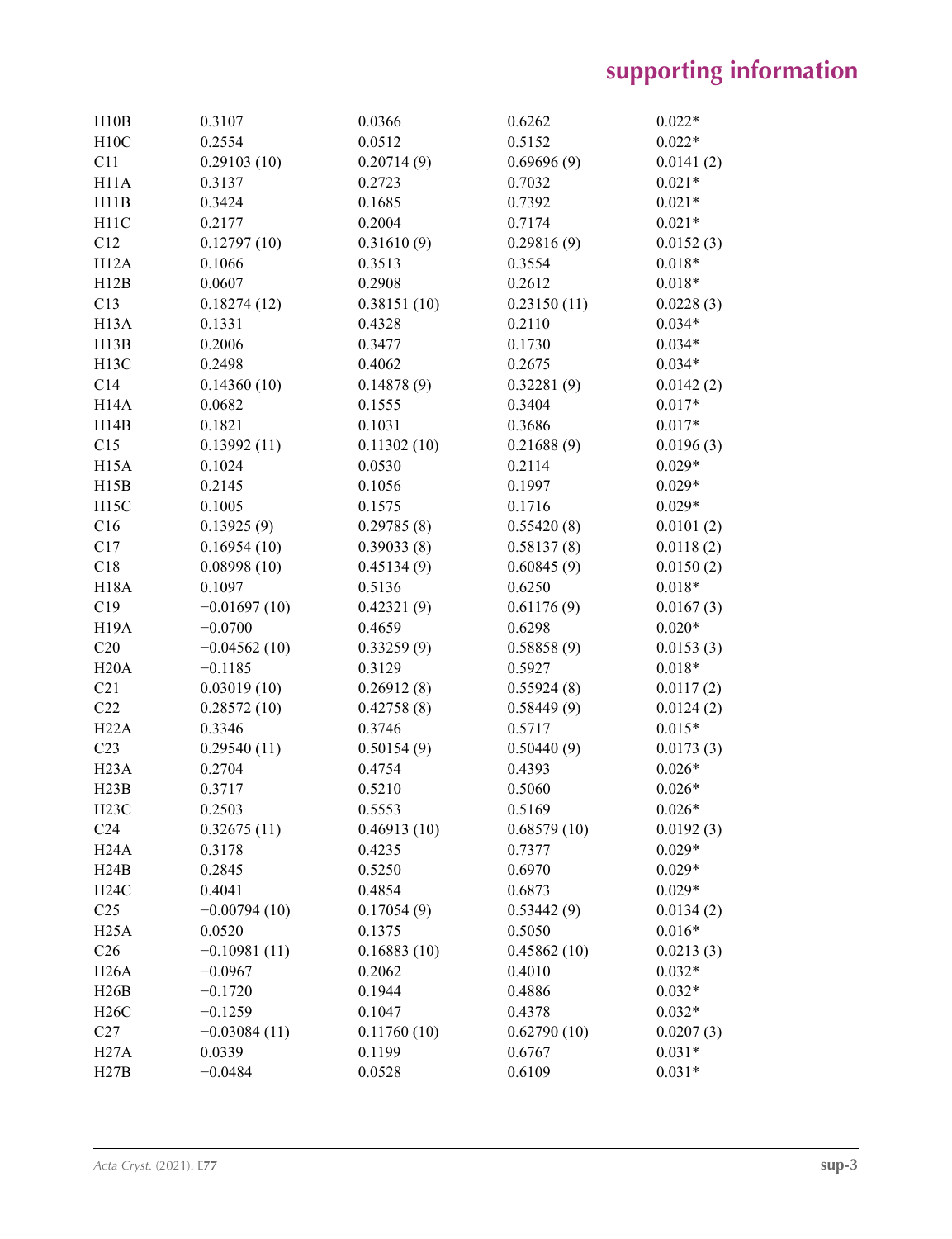# **supporting information**

| H27C            | $-0.0926$                              |           | 0.1464    | 0.6557       | $0.031*$     |              |
|-----------------|----------------------------------------|-----------|-----------|--------------|--------------|--------------|
|                 | Atomic displacement parameters $(A^2)$ |           |           |              |              |              |
|                 | $U^{11}$                               | $U^{22}$  | $U^{33}$  | $U^{12}$     | $U^{13}$     | $U^{23}$     |
| N <sub>1</sub>  | 0.0099(4)                              | 0.0105(5) | 0.0093(4) | 0.0021(4)    | 0.0023(3)    | 0.0011(4)    |
| N2              | 0.0117(5)                              | 0.0120(5) | 0.0107(4) | 0.0014(4)    | $-0.0009(4)$ | $-0.0001(4)$ |
| C1              | 0.0103(5)                              | 0.0100(5) | 0.0090(5) | 0.0001(4)    | 0.0015(4)    | $-0.0003(4)$ |
| C2              | 0.0083(5)                              | 0.0106(5) | 0.0111(5) | 0.0006(4)    | 0.0013(4)    | $-0.0005(4)$ |
| C <sub>3</sub>  | 0.0102(5)                              | 0.0128(6) | 0.0116(5) | 0.0012(4)    | 0.0007(4)    | 0.0007(4)    |
| C4              | 0.0106(5)                              | 0.0111(5) | 0.0117(5) | 0.0019(4)    | 0.0010(4)    | 0.0015(4)    |
| C <sub>5</sub>  | 0.0122(5)                              | 0.0120(6) | 0.0144(5) | $-0.0019(4)$ | 0.0036(4)    | $-0.0015(4)$ |
| C6              | 0.0105(5)                              | 0.0172(6) | 0.0171(6) | $-0.0029(5)$ | 0.0024(4)    | $-0.0028(5)$ |
| C7              | 0.0101(5)                              | 0.0177(6) | 0.0172(6) | $-0.0002(5)$ | 0.0028(4)    | $-0.0027(5)$ |
| $\rm{C}8$       | 0.0124(6)                              | 0.0134(6) | 0.0167(6) | 0.0018(4)    | 0.0032(4)    | $-0.0030(5)$ |
| C9              | 0.0105(5)                              | 0.0120(6) | 0.0144(5) | $-0.0001(4)$ | 0.0026(4)    | $-0.0026(4)$ |
| C10             | 0.0141(6)                              | 0.0124(6) | 0.0169(6) | 0.0017(5)    | 0.0031(5)    | 0.0028(5)    |
| C11             | 0.0157(6)                              | 0.0161(6) | 0.0105(5) | 0.0028(5)    | 0.0017(4)    | 0.0019(4)    |
| C12             | 0.0137(6)                              | 0.0179(6) | 0.0137(6) | 0.0049(5)    | $-0.0004(4)$ | 0.0014(5)    |
| C13             | 0.0246(7)                              | 0.0209(7) | 0.0232(7) | 0.0059(6)    | 0.0034(5)    | 0.0080(5)    |
| C14             | 0.0133(6)                              | 0.0154(6) | 0.0137(5) | $-0.0011(5)$ | 0.0009(4)    | $-0.0031(5)$ |
| C15             | 0.0187(6)                              | 0.0234(7) | 0.0163(6) | $-0.0020(5)$ | $-0.0004(5)$ | $-0.0069(5)$ |
| C16             | 0.0111(5)                              | 0.0113(5) | 0.0078(5) | 0.0028(4)    | 0.0012(4)    | 0.0009(4)    |
| C17             | 0.0131(5)                              | 0.0130(6) | 0.0092(5) | 0.0018(4)    | 0.0009(4)    | 0.0004(4)    |
| C18             | 0.0190(6)                              | 0.0123(6) | 0.0137(6) | 0.0027(5)    | 0.0020(5)    | 0.0000(4)    |
| C19             | 0.0158(6)                              | 0.0190(6) | 0.0157(6) | 0.0085(5)    | 0.0039(5)    | 0.0009(5)    |
| C20             | 0.0113(5)                              | 0.0200(6) | 0.0148(6) | 0.0030(5)    | 0.0021(4)    | 0.0020(5)    |
| C <sub>21</sub> | 0.0118(5)                              | 0.0143(6) | 0.0091(5) | 0.0011(4)    | 0.0009(4)    | 0.0010(4)    |
| C22             | 0.0142(6)                              | 0.0109(6) | 0.0121(5) | $-0.0001(4)$ | 0.0016(4)    | $-0.0022(4)$ |
| C <sub>23</sub> | 0.0217(7)                              | 0.0123(6) | 0.0182(6) | $-0.0023(5)$ | 0.0034(5)    | 0.0001(5)    |
| C <sub>24</sub> | 0.0210(6)                              | 0.0187(6) | 0.0172(6) | 0.0004(5)    | $-0.0009(5)$ | $-0.0060(5)$ |
| C <sub>25</sub> | 0.0109(5)                              | 0.0158(6) | 0.0137(5) | $-0.0011(4)$ | 0.0023(4)    | 0.0004(5)    |
| C <sub>26</sub> | 0.0147(6)                              | 0.0260(7) | 0.0223(7) | $-0.0025(5)$ | $-0.0024(5)$ | $-0.0035(5)$ |
| C27             | 0.0192(6)                              | 0.0220(7) | 0.0219(7) | $-0.0027(5)$ | 0.0065(5)    | 0.0046(5)    |

## *Geometric parameters (Å, º)*

| $N1 - C16$         | 1.4412(15) | $C13$ —H13A  | 0.9800     |
|--------------------|------------|--------------|------------|
| $N1 - C1$          | 1.4794(15) | $C13$ —H13B  | 0.9800     |
| $N1 - C4$          | 1.4928(15) | $C13$ —H13C  | 0.9800     |
| $N2-C14$           | 1.4662(16) | $C14 - C15$  | 1.5274(17) |
| $N2-C1$            | 1.4675(14) | $C14 - H14A$ | 0.9900     |
| $N2 - C12$         | 1.4745(15) | $C14 - H14B$ | 0.9900     |
| $C1-C2$            | 1.5741(16) | $C15 - H15A$ | 0.9800     |
| Cl <sub>–H1A</sub> | 1.0000     | $C15 - H15B$ | 0.9800     |
| $C2-C3$            | 1.5449(16) | $C15 - H15C$ | 0.9800     |
| $C2-C9$            | 1.5445(16) | $C16 - C21$  | 1.4162(16) |
| $C2-C5$            | 1.5456(16) | $C16 - C17$  | 1.4215(17) |
|                    |            |              |            |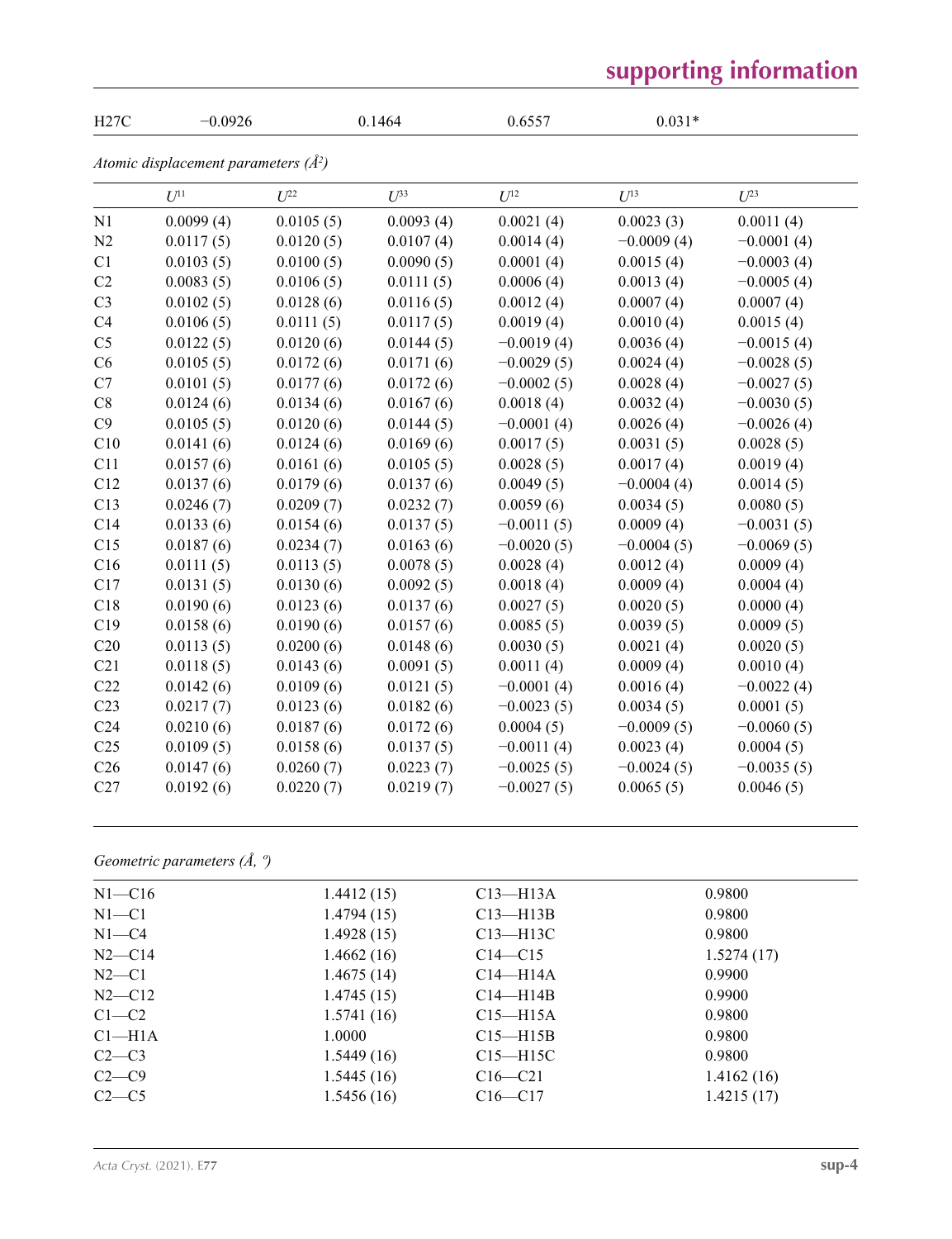| $C3-C4$          | 1.5402(16) | $C17 - C18$           | 1.3974(17) |
|------------------|------------|-----------------------|------------|
| $C3 - H3A$       | 0.9900     | $C17 - C22$           | 1.5260(17) |
| $C3 - H3B$       | 0.9900     | $C18 - C19$           | 1.3853(18) |
| $C4 - C11$       | 1.5324(17) | $C18 - H18A$          | 0.9500     |
| $C4 - C10$       | 1.5406(17) | $C19 - C20$           | 1.3800(19) |
| $C5-C6$          | 1.5340(17) | C19-H19A              | 0.9500     |
| $C5 - H5A$       | 0.9900     | $C20-C21$             | 1.3978(17) |
| $C5 - H5B$       | 0.9900     | $C20 - H20A$          | 0.9500     |
| $C6 - C7$        | 1.5260(17) | $C21 - C25$           | 1.5222(17) |
| $C6 - H6A$       | 0.9900     | $C22-C24$             | 1.5361(17) |
| $C6 - H6B$       | 0.9900     | $C22-C23$             | 1.5390(17) |
| $C7-C8$          | 1.5271(18) | $C22 - H22A$          | 1.0000     |
| $C7 - H7A$       | 0.9900     | $C23 - H23A$          | 0.9800     |
| $C7 - H7B$       | 0.9900     | $C23 - H23B$          | 0.9800     |
| $C8-C9$          | 1.5307(16) | C23-H23C              | 0.9800     |
| $C8 - H8A$       | 0.9900     | $C24 - H24A$          | 0.9800     |
| $C8 - H8B$       | 0.9900     | $C24 - H24B$          | 0.9800     |
| $C9 - H9A$       | 0.9900     | C24-H24C              | 0.9800     |
| $C9 - H9B$       | 0.9900     | $C25-C26$             | 1.5337(17) |
| $C10 - H10A$     | 0.9800     | $C25 - C27$           | 1.5370(18) |
| $C10 - H10B$     | 0.9800     | $C25 - H25A$          | 1.0000     |
| C10-H10C         | 0.9800     | $C26 - H26A$          | 0.9800     |
| $C11 - H11A$     | 0.9800     | $C26 - H26B$          | 0.9800     |
| $C11 - H11B$     | 0.9800     | C26-H26C              | 0.9800     |
| $C11 - H11C$     | 0.9800     | $C27 - H27A$          | 0.9800     |
| $C12 - C13$      | 1.5186(19) | $C27 - H27B$          | 0.9800     |
| $C12 - H12A$     | 0.9900     | C27-H27C              | 0.9800     |
| $C12 - H12B$     | 0.9900     |                       |            |
|                  |            |                       |            |
| $C16 - N1 - C1$  | 117.52(9)  | $N2 - C12 - H12B$     | 109.1      |
| $C16 - N1 - C4$  | 121.44(9)  | $C13 - C12 - H12B$    | 109.1      |
| $C1 - N1 - C4$   | 112.25(9)  | H12A-C12-H12B         | 107.9      |
| $C14 - N2 - C1$  | 117.99(9)  | $C12-C13-H13A$        | 109.5      |
| $C14 - N2 - C12$ | 112.05(9)  | $C12 - C13 - H13B$    | 109.5      |
| $Cl - N2 - Cl2$  | 113.47(9)  | $H13A - C13 - H13B$   | 109.5      |
| $N2 - C1 - N1$   | 116.25(9)  | $C12-C13-H13C$        | 109.5      |
| $N2 - C1 - C2$   | 115.24(9)  | H13A-C13-H13C         | 109.5      |
| $N1-C1-C2$       | 106.30(9)  | H13B-C13-H13C         | 109.5      |
| $N2-C1-H1A$      | 106.1      | $N2 - C14 - C15$      | 111.30(10) |
| $N1-C1-H1A$      | 106.1      | $N2$ — $C14$ — $H14A$ | 109.4      |
| $C2-C1-H1A$      | 106.1      | $C15 - C14 - H14A$    | 109.4      |
| $C3 - C2 - C9$   | 112.07(10) | $N2-C14-H14B$         | 109.4      |
| $C3-C2-C5$       | 111.85(9)  | $C15-C14-H14B$        | 109.4      |
| $C9 - C2 - C5$   | 107.34(9)  | H14A-C14-H14B         | 108.0      |
| $C3-C2-C1$       | 103.21(9)  | $C14-C15-H15A$        | 109.5      |
| $C9-C2-C1$       | 114.88(9)  | $C14-C15-H15B$        | 109.5      |
| $C5-C2-C1$       | 107.46(9)  | H15A-C15-H15B         | 109.5      |
| $C4-C3-C2$       | 107.61(9)  | C14-C15-H15C          | 109.5      |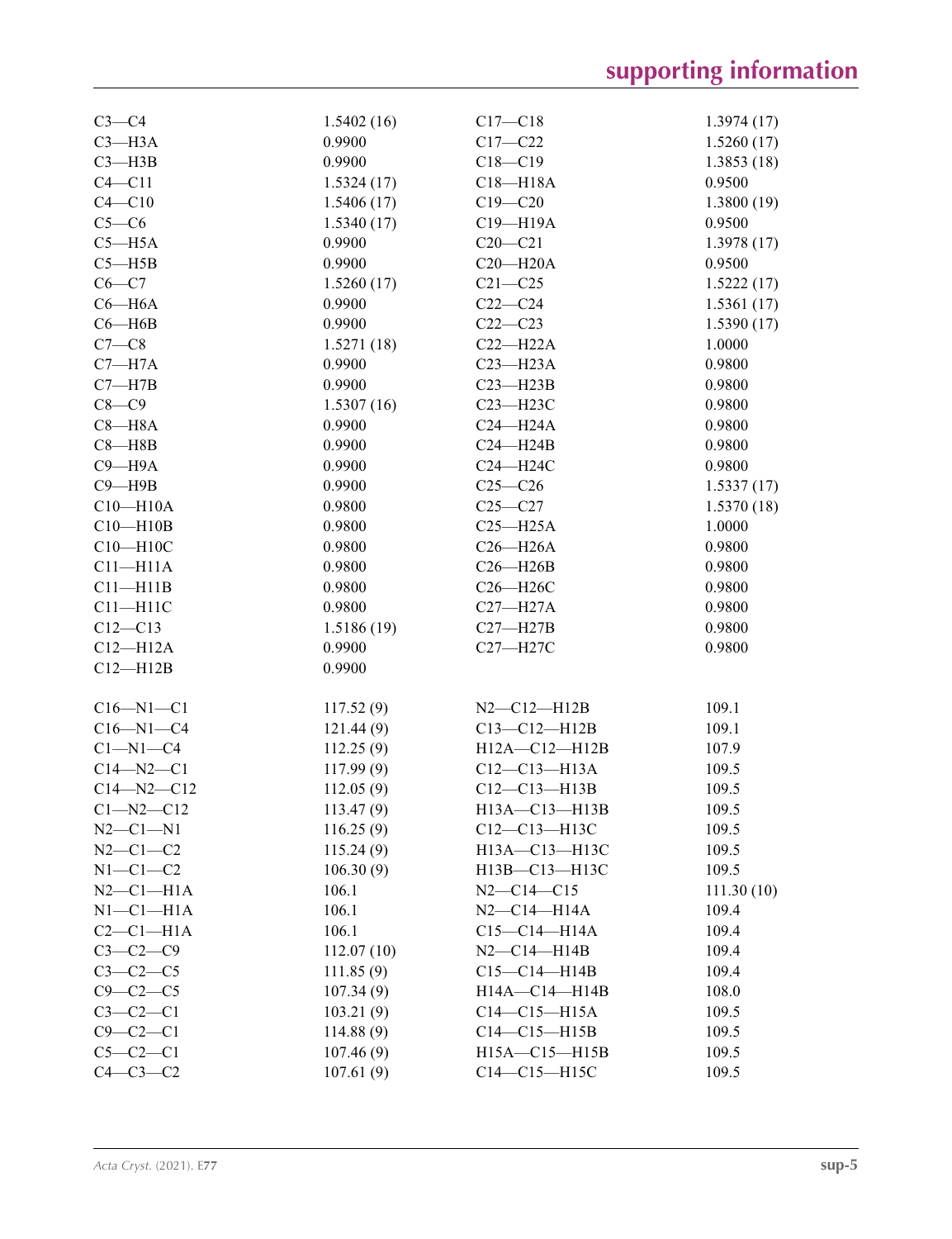| $C4-C3-H3A$       | 110.2      | $H15A - C15 - H15C$                                 | 109.5      |
|-------------------|------------|-----------------------------------------------------|------------|
| $C2-C3-H3A$       | 110.2      | H15B-C15-H15C                                       | 109.5      |
| $C4-C3-H3B$       | 110.2      | $C21 - C16 - C17$                                   | 118.98(11) |
| $C2-C3-H3B$       | 110.2      | $C21 - C16 - N1$                                    | 118.78(10) |
| НЗА-СЗ-НЗВ        | 108.5      | $C17 - C16 - N1$                                    | 122.22(10) |
| $N1 - C4 - C11$   | 112.99(10) | $C18-C17-C16$                                       | 119.12(11) |
| $N1-C4-C3$        | 103.28(9)  | $C18 - C17 - C22$                                   | 117.14(11) |
| $C11-C4-C3$       | 110.91(10) | $C16 - C17 - C22$                                   | 123.73(10) |
| $N1 - C4 - C10$   | 110.96(9)  | $C19 - C18 - C17$                                   | 121.59(12) |
| $C11 - C4 - C10$  | 107.56(10) | $C19 - C18 - H18A$                                  | 119.2      |
| $C3 - C4 - C10$   | 111.18(10) | $C17 - C18 - H18A$                                  | 119.2      |
| $C6-C5-C2$        | 113.58(10) | $C20-C19-C18$                                       | 119.31(12) |
| $C6-C5-H5A$       | 108.8      | C <sub>20</sub> -C <sub>19</sub> -H <sub>19</sub> A | 120.3      |
| $C2-C5-H5A$       | 108.8      | $C18 - C19 - H19A$                                  | 120.3      |
| $C6-C5-H5B$       | 108.8      | $C19 - C20 - C21$                                   | 121.47(12) |
| $C2-C5-H5B$       | 108.8      | C19-C20-H20A                                        | 119.3      |
| $H5A - C5 - H5B$  |            | $C21 - C20 - H20A$                                  |            |
|                   | 107.7      |                                                     | 119.3      |
| $C7 - C6 - C5$    | 110.69(10) | $C20-C21-C16$                                       | 119.47(11) |
| $C7-C6-H6A$       | 109.5      | $C20 - C21 - C25$                                   | 118.29(11) |
| $C5-C6-H6A$       | 109.5      | $C16 - C21 - C25$                                   | 122.23(11) |
| $C7-C6-H6B$       | 109.5      | $C17-C22-C24$                                       | 112.06(10) |
| $C5-C6-H6B$       | 109.5      | $C17 - C22 - C23$                                   | 111.79(10) |
| $H6A - C6 - H6B$  | 108.1      | $C24 - C22 - C23$                                   | 108.81(10) |
| $C6-C7-C8$        | 110.10(10) | $C17 - C22 - H22A$                                  | 108.0      |
| $C6-C7-H7A$       | 109.6      | $C24 - C22 - H22A$                                  | 108.0      |
| $C8-C7-H7A$       | 109.6      | $C23 - C22 - H22A$                                  | 108.0      |
| $C6-C7-H7B$       | 109.6      | $C22-C23-H23A$                                      | 109.5      |
| $C8-C7-H7B$       | 109.6      | $C22-C23-H23B$                                      | 109.5      |
| $H7A - C7 - H7B$  | 108.2      | H23A-C23-H23B                                       | 109.5      |
| $C7 - C8 - C9$    | 111.79(10) | C22-C23-H23C                                        | 109.5      |
| $C7-C8-H8A$       | 109.3      | H23A-C23-H23C                                       | 109.5      |
| $C9 - C8 - H8A$   | 109.3      | H23B-C23-H23C                                       | 109.5      |
| $C7-C8-HBB$       | 109.3      | C22-C24-H24A                                        | 109.5      |
| $C9 - C8 - H8B$   | 109.3      | C22-C24-H24B                                        | 109.5      |
| $H8A - C8 - H8B$  | 107.9      | H24A-C24-H24B                                       | 109.5      |
| $C8-C9-C2$        | 113.24(10) | $C22-C24-H24C$                                      | 109.5      |
| $C8-C9-H9A$       | 108.9      | H24A-C24-H24C                                       | 109.5      |
| $C2-C9-H9A$       | 108.9      | H24B-C24-H24C                                       | 109.5      |
| $C8-C9-$ H9B      | 108.9      | $C21 - C25 - C26$                                   | 111.94(10) |
| $C2-C9-$ H9B      | 108.9      | $C21 - C25 - C27$                                   | 111.11(10) |
| Н9А-С9-Н9В        | 107.7      | $C26-C25-C27$                                       | 109.66(11) |
| $C4 - C10 - H10A$ | 109.5      | $C21 - C25 - H25A$                                  | 108.0      |
| $C4-C10-H10B$     | 109.5      | $C26-C25-H25A$                                      | 108.0      |
| H10A-C10-H10B     | 109.5      | $C27-C25-H25A$                                      | 108.0      |
| C4-C10-H10C       | 109.5      | C25-C26-H26A                                        | 109.5      |
| H10A-C10-H10C     | 109.5      | C25-C26-H26B                                        | 109.5      |
| H10B-C10-H10C     | 109.5      | H26A-C26-H26B                                       | 109.5      |
| $C4-C11-H11A$     | 109.5      | C25-C26-H26C                                        | 109.5      |
|                   |            |                                                     |            |